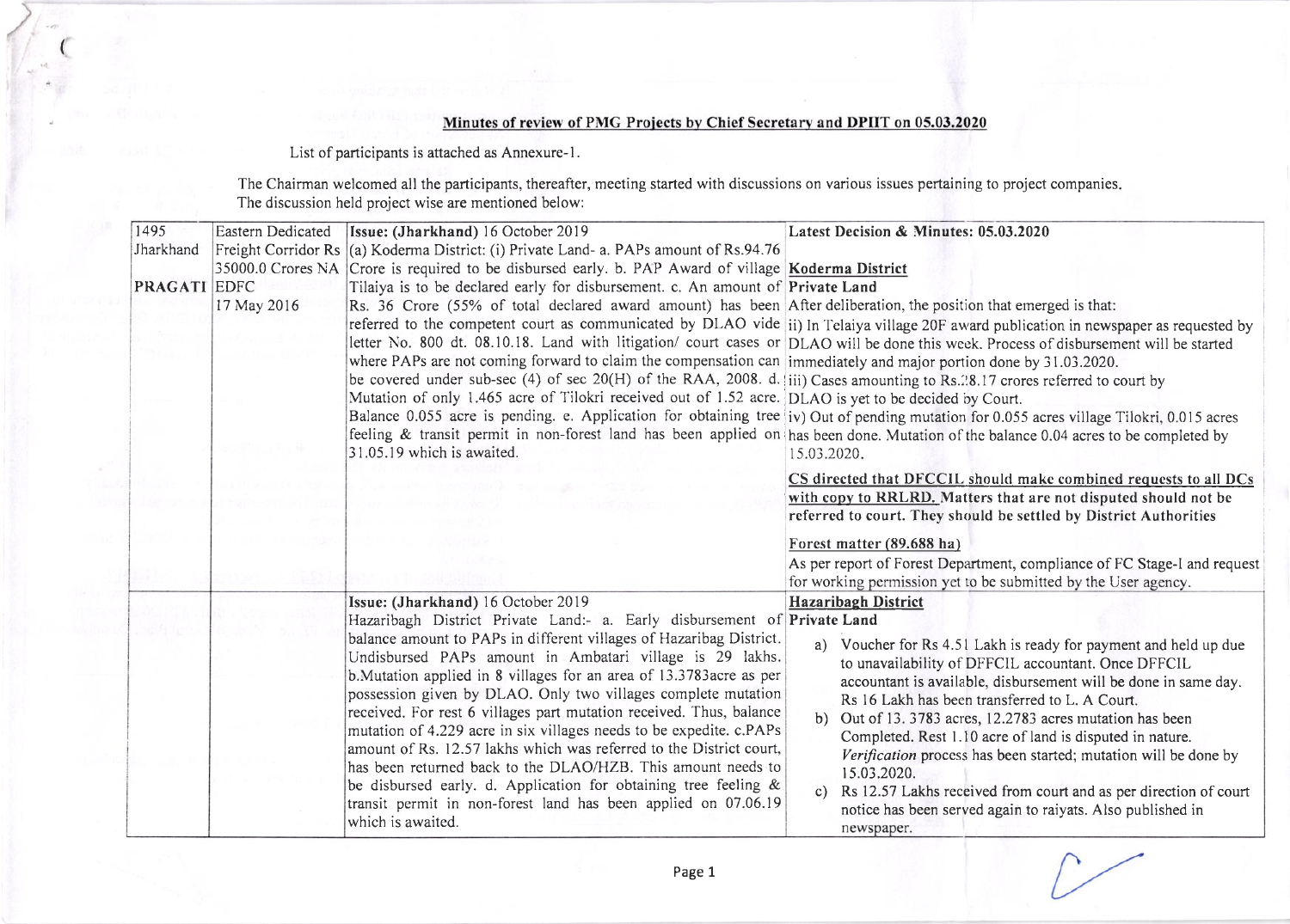|  |                                                                                                                                                                                               | CS directed that handing over possession of land to DFCCIL be expedited                                                                            |
|--|-----------------------------------------------------------------------------------------------------------------------------------------------------------------------------------------------|----------------------------------------------------------------------------------------------------------------------------------------------------|
|  |                                                                                                                                                                                               | Forest matter (203.803 ha, Hazaribagh West & Wildlife Division)<br>As per report of Forest Department,                                             |
|  |                                                                                                                                                                                               | • Tree cutting Permission dt 07.06.2019 for 22 trees standing on<br>Raiyati Land was given on 23.09.2019.                                          |
|  |                                                                                                                                                                                               | DFCCIL has submitted preliminary report of Integrated Action                                                                                       |
|  |                                                                                                                                                                                               | Plan, and informed that they have assigned Wildlife Institute of                                                                                   |
|  |                                                                                                                                                                                               | India, Dehradun to prepare complete Integrated Action Plan. Till<br>then compliance to FC Stage-I would be incomplete.                             |
|  |                                                                                                                                                                                               | Hazaribagh (8.6199 ha. Hazaribagh East Division)                                                                                                   |
|  |                                                                                                                                                                                               | As per report of Forest Department, diversion proposal has been sent to                                                                            |
|  |                                                                                                                                                                                               | GOJ vide ED's (PCCF) letter no. 366 dated 02.04.2019. GOJ raised query<br>vide its letter 3531 dated 12.09.19 about Authenticated Land Schedule in |
|  |                                                                                                                                                                                               | alignment. Reply to query of GOJ sent vide ED's (PCCF) letter no. 168                                                                              |
|  |                                                                                                                                                                                               | dated 04.03.2020.                                                                                                                                  |
|  | Issue: (Jharkhand) 16 October 2019                                                                                                                                                            | <b>Giridih District</b>                                                                                                                            |
|  | (c) Giridih District Private Land: a.Total PAPs wise disbursement Private Land<br>is Rs.25.85 Crore (i.e. 96.58 % of total declared awards of Rs. Amount for Unknown raiyats: Rs 31.409 lakhs |                                                                                                                                                    |
|  | 26.75 Crore). Disbursement of approx 0.90 Crore is yet to be done. Balance Amount: Rs 43.92 lakhs.                                                                                            |                                                                                                                                                    |
|  | Out of which 0.61 Crore could not be disbursed either due to non-                                                                                                                             | Concerned amins were deputed to consult each raiyat individually.                                                                                  |
|  | submission of papers by PAPs or some disputes on their properties.                                                                                                                            | Reports have been submitted. The records and concerned amount<br>will be sent to the Authority by 31 <sup>st</sup> March, 2020.                    |
|  |                                                                                                                                                                                               | CS directed that handing over possession of land to DFCCIL to be                                                                                   |
|  |                                                                                                                                                                                               | expedited                                                                                                                                          |
|  |                                                                                                                                                                                               | Compliance of FC Stage-I (2.22 ha) received on 10.11.2017.<br>As per report of Forest Department, reminders sent from time to time,                |
|  |                                                                                                                                                                                               | last given vide ED's (PCCF) letter no. 59 dated 28.01.2020 to submit                                                                               |
|  |                                                                                                                                                                                               | compliance of condition no.-11, i.e. Muck Disposal Plan. Compliance is                                                                             |
|  |                                                                                                                                                                                               | awaited                                                                                                                                            |
|  | Issue: (Jharkhand) 17 January 2017                                                                                                                                                            | Koderma District                                                                                                                                   |
|  | District: Koderma (i) Disbursement- (a) Since Oct, 2015 total<br>disbursement is only Rs. 4.17 Crore out of Rs. 21.78 Crore. (b) All issues listed at (i) to (vi) have been resolved.         |                                                                                                                                                    |
|  | Only 3 dates were fixed for disbursements in last 3 months with                                                                                                                               |                                                                                                                                                    |
|  |                                                                                                                                                                                               | disbursement of Rs. 0.94 Crore. (ii) Out of total declared awards (vii) Mutation of only one village Telaiya is pending as payment not             |
|  | for 16 villages, Individual awards for PAPs for Village Gadgi is yet started. Payment will start in mid-March 2020.<br>to be published. (iii) Against requisition for 6.84 Ha Govt. land, so  |                                                                                                                                                    |
|  | far estimate for 6.14 Ha received and payment of Rs. 18.91 Crore                                                                                                                              |                                                                                                                                                    |

)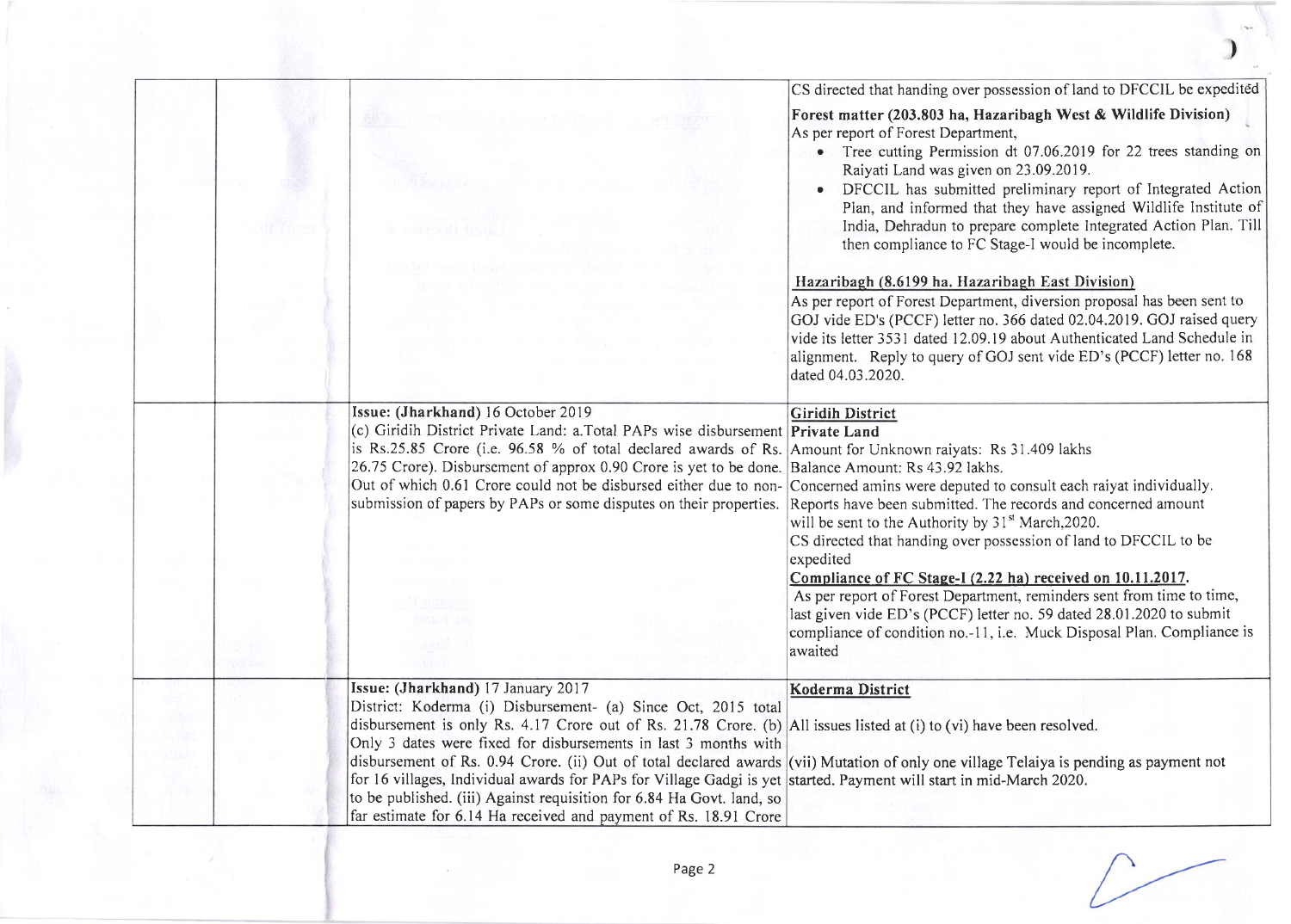|  | made in the treasury. (iv) Out of total payment of Rs. 18.91 Crore<br>against 6.14 Ha Govt. land, the approval of state Govt. received<br>only for 3.86 Ha. (v) Against total payment for 6.14 Ha Govt. land,<br>the possession of only 3.86 Ha Govt. land received. (vi) Award of<br>20F are yet to be declared for 4 villages (Behradih, Tilokari, Kutiya<br>and Ghouranja). (vii) Mutation is pending for 1 village.                                                                                                                                                                                                                                                                                                                                                                                                                                                                                             |                                                                                                                                                                                                                                                                                                                                                                                                                                                                                                                                                                                                                                                                                                                                                                                                                                                                                                                                                                                                                 |
|--|---------------------------------------------------------------------------------------------------------------------------------------------------------------------------------------------------------------------------------------------------------------------------------------------------------------------------------------------------------------------------------------------------------------------------------------------------------------------------------------------------------------------------------------------------------------------------------------------------------------------------------------------------------------------------------------------------------------------------------------------------------------------------------------------------------------------------------------------------------------------------------------------------------------------|-----------------------------------------------------------------------------------------------------------------------------------------------------------------------------------------------------------------------------------------------------------------------------------------------------------------------------------------------------------------------------------------------------------------------------------------------------------------------------------------------------------------------------------------------------------------------------------------------------------------------------------------------------------------------------------------------------------------------------------------------------------------------------------------------------------------------------------------------------------------------------------------------------------------------------------------------------------------------------------------------------------------|
|  | Issue: (Jharkhand) 16 October 2019<br>Dhanbad District: (ii) Govt. Land: a. Rajyadesh yet to be received Government land:<br>for 4.332acre even after completing 80% payment on dt 24.07.18.<br>The matter is pending for cancellation of Bandobast Land at<br>11.27acre in Dhanbad district has been processed for payment out Government Land to be completed by Districts at the earliest.<br>of which for 0.94acre 100% payment has been done and Possession<br>received, For 5.23 Acre 80% payment has been made. Since<br>DFCCIL cannot change the form of land for Nadi/Nala plots, so<br>DFCCIL would prefer not to make any payments for such land and<br>in lieu working permission may be granted to DFCCIL against<br>certificate from DFCCIL for maintaining status quo of the nadi/<br>nullahs. Also, for those Nadi/Nala plots whose payment has already<br>been done such amount may be reimbursed. | <b>Dhanbad District</b><br>a. Rajyadhesh not yet received for 4.3226 acres for which 80%<br>payment was made on 24.07.2018.<br>Ranchi for a more than 8 months. b. Total Nadi/Nala plots of area CS directed that Mutation of acquired private land and Rajyadesh for<br>b. DFCCIL submitted that they can't change the form of Nadi/nala<br>plots, they are seeking Working Permission in Nadi/Nala against<br>Undertaking by DFCCILto maintain status quo.<br>DC, Dhanbad to facilitate resolution of this issue.<br>c. DC submitted that disputed amount already transferred to Court is<br>Rs. 6.14 Crores and about to be transferred is Rs. 1.34 Crores,<br>leaving a balance of Rs. 1.24 Crores for disbursement.<br>CS directed that handing over possession of land to DFCCIL to be<br>expedited<br>Compliance to FC Stage-1 (1.7936 ha)<br>As per report of Forest Department, FC Stage-I approval received on<br>10.11.2017. Compliance report sent to GOJ vide ED's letter no.158 dt<br>28.02.2020. |
|  | Issue: (Jharkhand) 16 October 2019<br>(d)Dhanbad District: (i) Private Land:- a.Total PAPs wise Private Land<br>disbursement is Rs. 76.96 Crore against total award of Rs. 97.71 DC, Dhanbad informed,<br>Crore. Balance Rs.20.75 Cr to be disburse to PAPs. b. 20A<br>notification for 5 village-Marma, Elakend, Karmatanr,<br>Bauakalam&Pakerbera- of total area 5.922acre to be done.<br>Proposal has submitted to DLAO/DHN on 31.05.2019. c. Mutation DFCCIL informed that this will be published in newspaper in<br>pending for 45.8024 acre out of 137.51 Acre. Mutation process two to three days.<br>needs to be expedited.                                                                                                                                                                                                                                                                                 | <b>Dhanbad District</b><br>a. Disbursement of all clear cases has been done.<br>b. 20A notification of 05 Villages already sent to DFCCIL<br>vide letter no. 109 Dated, 06.02.2020.<br>c. As per DC, Mutation of balance 25.18 acres out of<br>137.51 acres is in process and will be over by 31.03.2020.<br>Disbursement of balance of approx Rs 16 Crores is to be expedited.<br>Where no claimant is coming, the land should be immediately handed<br>over to DFCCIL.                                                                                                                                                                                                                                                                                                                                                                                                                                                                                                                                        |

(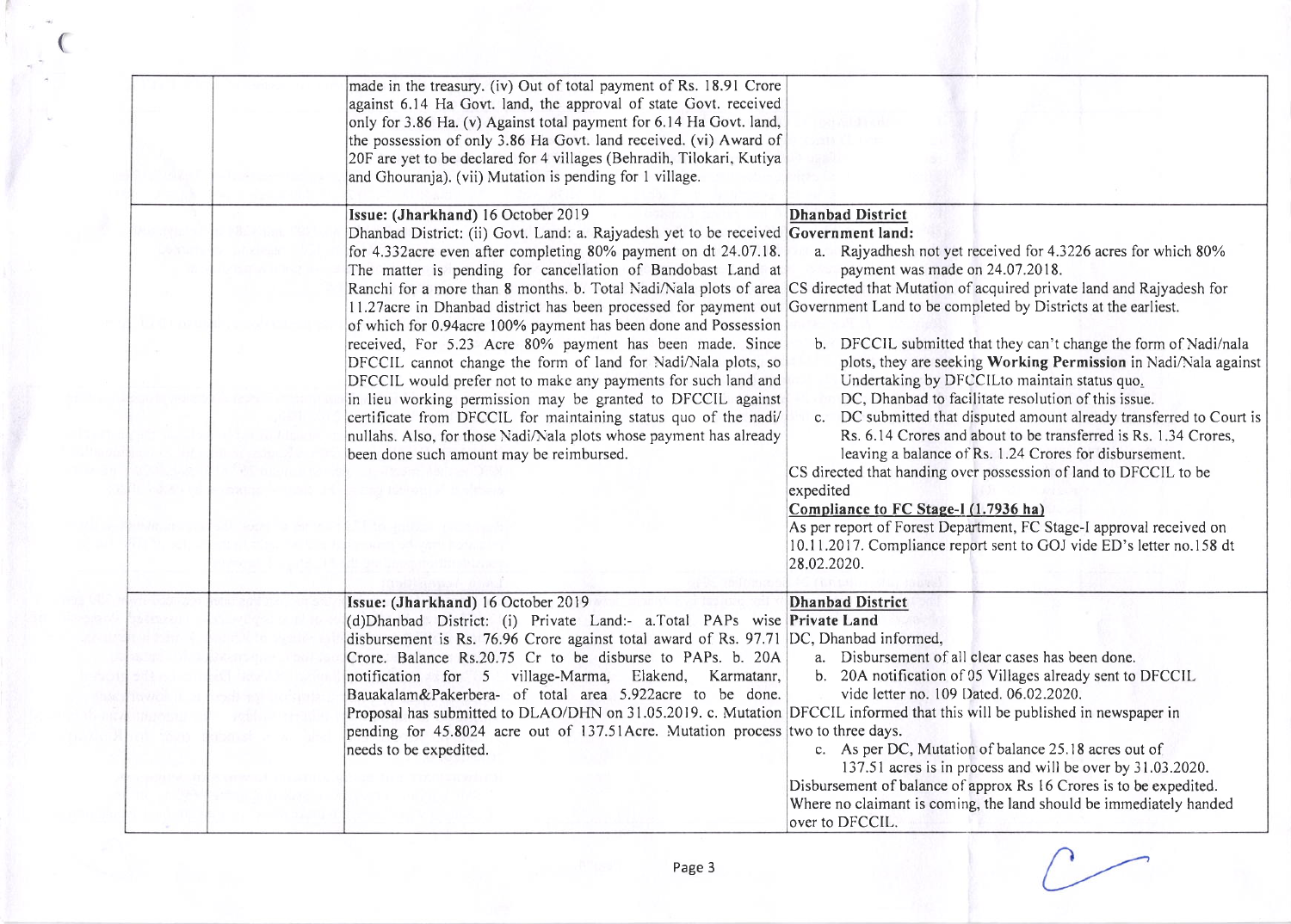|           |                                                              |                                                                                                                                                                                                                                                                                                                                                                                                                                                                                                                                                                                                                                                                                                                                                                                                                                                                                                                                                                                                                    | CS directed that handing over possession of land to DFCCIL to be<br>expedited                                                                                                                                                                                                                                                                                      |
|-----------|--------------------------------------------------------------|--------------------------------------------------------------------------------------------------------------------------------------------------------------------------------------------------------------------------------------------------------------------------------------------------------------------------------------------------------------------------------------------------------------------------------------------------------------------------------------------------------------------------------------------------------------------------------------------------------------------------------------------------------------------------------------------------------------------------------------------------------------------------------------------------------------------------------------------------------------------------------------------------------------------------------------------------------------------------------------------------------------------|--------------------------------------------------------------------------------------------------------------------------------------------------------------------------------------------------------------------------------------------------------------------------------------------------------------------------------------------------------------------|
|           |                                                              | Issue: (Jharkhand) 16 October 2019<br>(a) Koderma District (ii) Govt. Land: a. Estimate for Govt land<br>resumption in village Gohal of area in Koderma to be expedited. b. Government Land<br>Tilaiya- Govt land estimate demand of 0.35 acre (Plot No. 7707 &<br>4184) in Tilaiya to be expedited. c. Kachaknal-AC/KQR vide<br>L/No. 123/R, dt 30.01.16 has raised demand of Rs. 7,76,124/-as<br>80% against plot no. 266 (0.251 acre). The payment for which has<br>already been done. Later DFO/KQR has confirmed it as Forest land<br>and stage-I clearance has also been received from MOEF. NPV<br>charges has already been paid to Forest Dept. In view of the above<br>this amount needs to be returned. d. Belatand- In respect of<br>Rajyadesh & Possession of balance area of 0.2145 acre is required CS directed that handing over possession of land to DFCC to be<br>urgently. e.Moriyawan- In respect of Rajyadesh & Possession of expedited.<br>balance area of 0.2050 acre is required urgently. | Koderma District<br>a. Estimate for village Gohal received on 01.10.2019 and payment<br>made on 24.10.2019. Rajyadesh is pending at Commissioner<br>level.<br>b. Estimate for Plot no.7707 and 4184 of Telaiya resolved.<br>Amount of Rs 7,76, 124/- needs to be returned.<br>$c_{-}$<br>$d \& e$ Rajyadesh of these two plots is pending at<br>Commissioner level |
| 1802      | <b>BONDAMUNDA</b>                                            | to be expedited. (21 January 2020) Pending with RM/RS<br>Issue: (Jharkhand) 24 September 2018                                                                                                                                                                                                                                                                                                                                                                                                                                                                                                                                                                                                                                                                                                                                                                                                                                                                                                                      | As per report of Forest Department, Forest diversion proposal sent by                                                                                                                                                                                                                                                                                              |
| Jharkhand | <b>RANCHI</b><br><b>DOUBLING Rs</b><br>PRAGATI 1724.0 Crores | The project requires felling of trees.                                                                                                                                                                                                                                                                                                                                                                                                                                                                                                                                                                                                                                                                                                                                                                                                                                                                                                                                                                             | Nodal Officer to GoJ on12.02.2020.<br>CS directed that PCCF cum Nodal Officer to facilitate the proposal to<br>reach MOEF 's Regional Office, Ranchi in time for its consideration by                                                                                                                                                                              |
|           | South Eastern<br>Railway (SER)<br>southeasternrailway        |                                                                                                                                                                                                                                                                                                                                                                                                                                                                                                                                                                                                                                                                                                                                                                                                                                                                                                                                                                                                                    | REC in their meeting expected around 25 <sup>th</sup> of March, 2020. This will<br>enable this project getting FC Stage-I approval by 08.04.2020.                                                                                                                                                                                                                  |
|           | 13 September 2018                                            |                                                                                                                                                                                                                                                                                                                                                                                                                                                                                                                                                                                                                                                                                                                                                                                                                                                                                                                                                                                                                    | Regarding cutting of 124 number of trees, the tree enumeration list so<br>prepared may be processed and brought to the notice of HPC for its<br>consideration pending the FC Stage-I approval.                                                                                                                                                                     |
|           |                                                              | Issue: (Jharkhand) 24 September 2018<br>physical possession is nil.                                                                                                                                                                                                                                                                                                                                                                                                                                                                                                                                                                                                                                                                                                                                                                                                                                                                                                                                                | <b>Land Acquisition:</b><br>The total land required for the project is 300 acre, however, land in The total land required for the project has been reduced from 300 acres to<br>17.177 Acres. 14.670 Acres of land is physically possessed. Possession of<br>balance 2.507 Acres in Chiur village of Khunti District is pending.                                   |
|           |                                                              |                                                                                                                                                                                                                                                                                                                                                                                                                                                                                                                                                                                                                                                                                                                                                                                                                                                                                                                                                                                                                    | Villagers refused to accept the compensation for balance<br>2.507 acres in Chiur Village of Khunti District on the ground                                                                                                                                                                                                                                          |
|           |                                                              |                                                                                                                                                                                                                                                                                                                                                                                                                                                                                                                                                                                                                                                                                                                                                                                                                                                                                                                                                                                                                    | that rates fixed by Administration for them is at lower rates<br>compared to adjoining Lodhma village. The amount was deposited<br>in DLAO Court and land was handed over to Railways on                                                                                                                                                                           |
|           |                                                              |                                                                                                                                                                                                                                                                                                                                                                                                                                                                                                                                                                                                                                                                                                                                                                                                                                                                                                                                                                                                                    | 16.01.2020.<br>Railways are not being allowed to work by Villagers.                                                                                                                                                                                                                                                                                                |
|           |                                                              |                                                                                                                                                                                                                                                                                                                                                                                                                                                                                                                                                                                                                                                                                                                                                                                                                                                                                                                                                                                                                    | CS took a serious note of this issue remaining pending for long.<br>DC, Khunti was directed to make an action plan for land acquisition and                                                                                                                                                                                                                        |

)